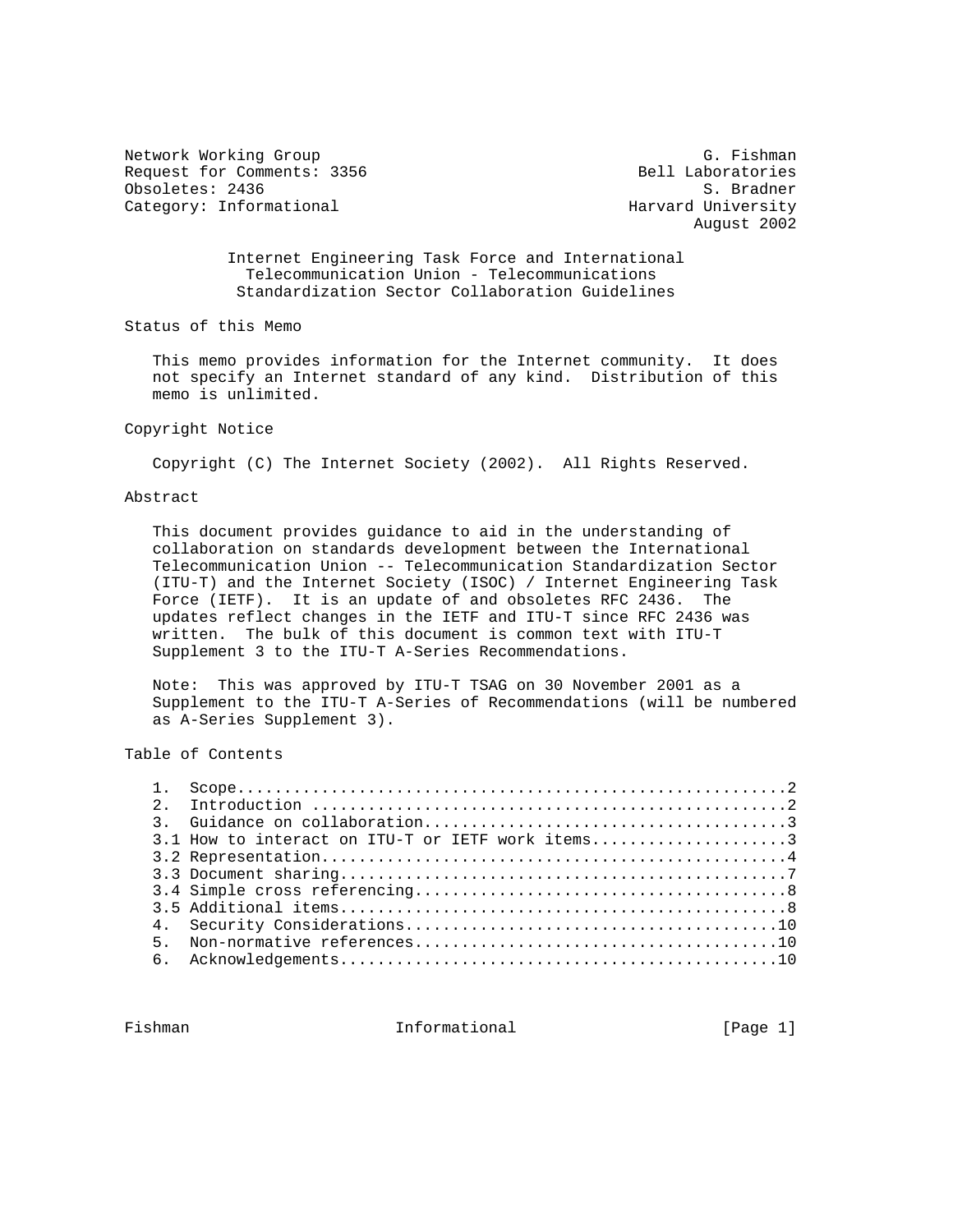#### 1. Scope

 This document provides guidance to aid in the understanding of collaboration on standards development between the ITU-T and the Internet Society (ISOC) / Internet Engineering Task Force (IETF).

 In the IETF, work is done in Working Groups (WG), mostly through open, public mailing lists rather than face-to-face meetings. WGs are organized into Areas, each Area being managed by two co-Area Directors. Collectively, the Area Directors comprise the Internet Engineering Steering Group (IESG).

 In the ITU-T, work is defined by study Questions which are worked on mostly through meetings led by Rapporteurs. Questions are generally grouped within Working Parties (WPs) led by a WP Chairman. Working Parties report to a parent Study Group led by a SG Chairman.

#### 2. Introduction

 The telecommunication industry is faced with an explosion in growth of the Internet and other IP (Internet Protocol) based networks. Operators, manufacturers and software/application providers alike are reconsidering their business directions and Standards Development Organizations and Forums and Consortia are facing an immense challenge to address this situation.

 These challenges were considered by TSAG in September 1998 and IETF shortly thereafter, when it was initially recognized that the ITU-T and ISOC/IETF were already collaborating in a number of areas, and that this collaboration must be strengthened within the context of changes in work emphasis and direction within the ITU-T on studies related to IP based networks.

 For example, many Study Groups already address aspects of IP based networks. There are many topics of interest to ITU-T Study Groups in the IP area that should be investigated (e.g., signaling, routing, security, numbering  $\&$  addressing, integrated management, performance, IP - telecom interworking, access). Since many of these topics are also being investigated by the IETF, there is a requirement for close collaboration.

Fishman 10 Informational 1999 [Page 2]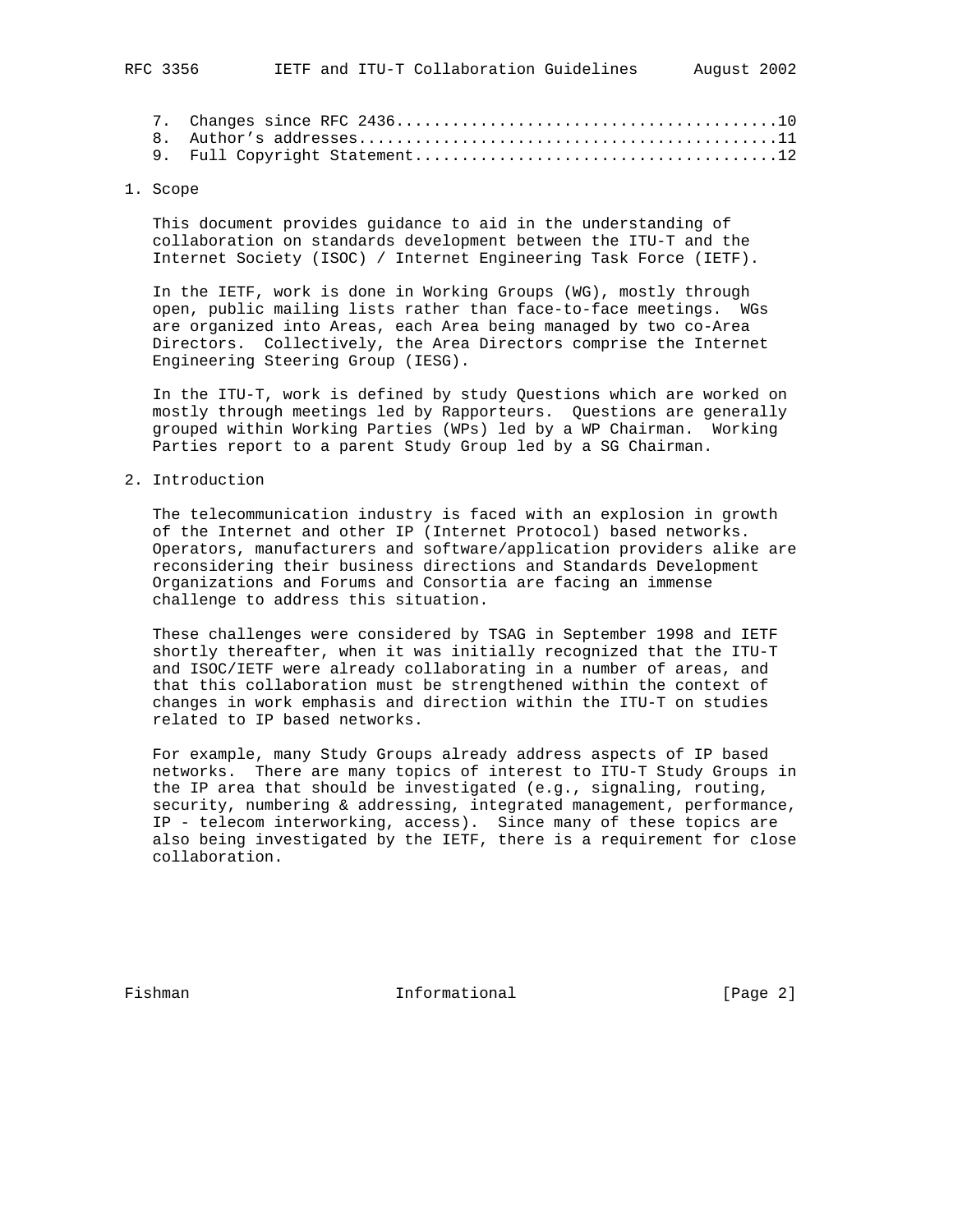The current level of cooperation between the ITU-T and the IETF should be built upon to ensure that the competence and experience of each organization is brought to bear in the most effective manner and in collaboration with the other. This document provides guidelines for collaboration between the ITU-T and the IETF.

3. Guidance on Collaboration

 This section builds on existing collaborative processes and details some of the more important guidance points that each organization should be aware of for effective collaboration.

3.1 How to Interact on ITU-T or IETF Work Items

 Study Groups that have identified work topics that are IP-related should evaluate the relationship with topics defined in the IETF. Current IETF Working Groups and their charters (IETF definition of the scope of work) are listed in the IETF archives (see section 3.5).

 A Study Group may decide that development of a Recommendation on a particular topic may benefit from collaboration with the IETF. The Study Group should identify this collaboration in its work plan (specifically in that of each Question involved), describing the goal of the collaboration and its expected outcome.

 An IETF Working Group should also evaluate and identify areas of relationship with the ITU-T and document the collaboration with the ITU-T Study Group in its charter. The following sections outline a process that can be used to enable each group to learn about the other's new work items.

3.1.1 How the ITU-T Learns About Existing IETF Work Items

 The responsibility is on individual Study Groups to review the current IETF Working Groups to determine if there are any topics of mutual interest. Should a Study Group believe that there is an opportunity for collaboration on a topic of mutual interest, it should contact both the IETF Working Group Chair and the Area Director(s) responsible.

3.1.2 How the ITU-T learns about proposed new IETF work items

 The IETF maintains a mailing list for the distribution of proposed new work items among standards development organizations. The IETF forwards draft charters for all new and revised Working Groups and Birds Of a Feather session announcements to the IETF NewWork mailing list. An ITU-T mail exploder is subscribed to this list. It is recommended that each Study Group subscribe to this ITU-T exploder,

Fishman Informational [Page 3]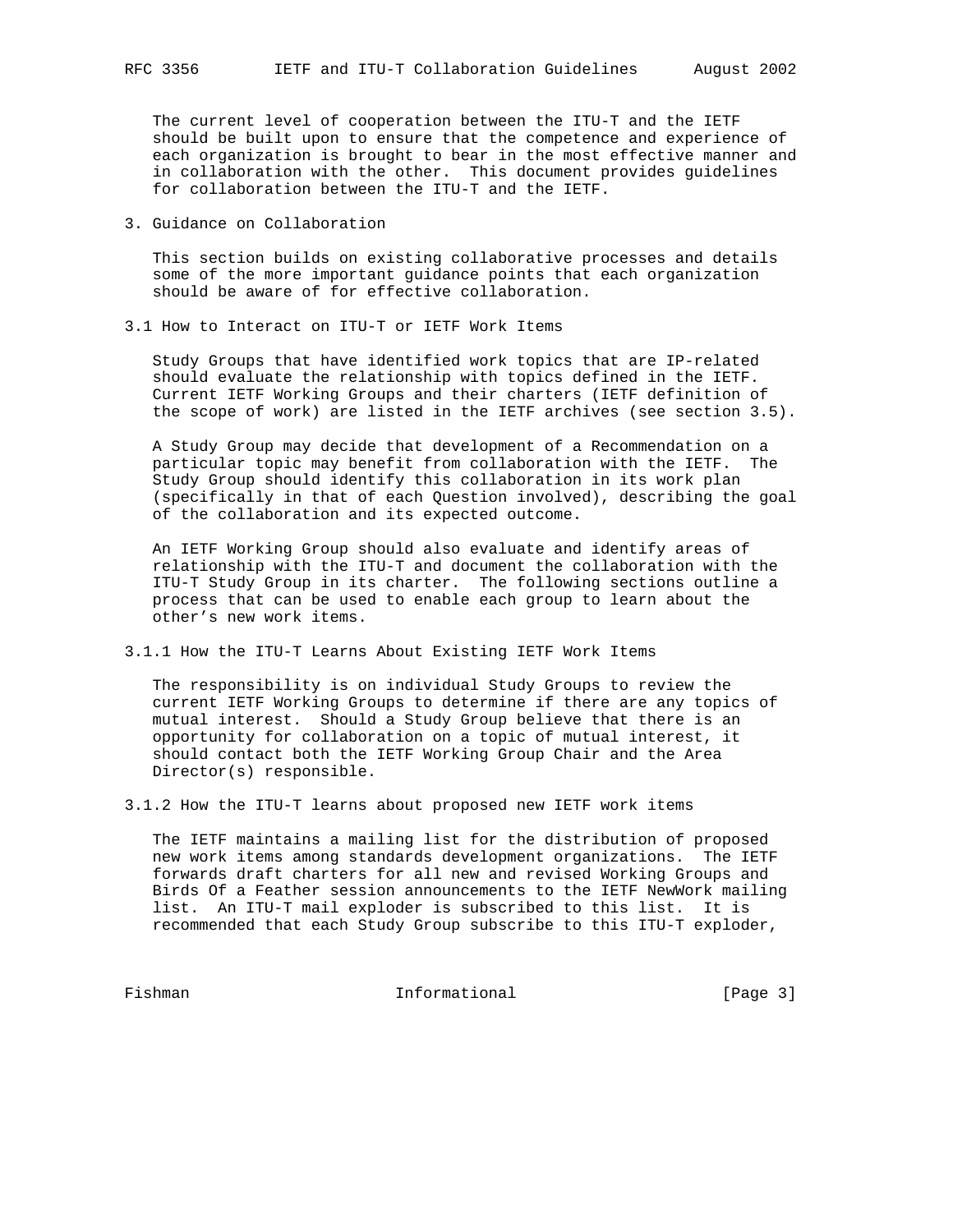which is maintained by the TSB. Members of the SG-specific listname may include the SG Chairman, SG Vice Chairmen, Working Party Chairmen, concerned Rapporteurs, other experts designated by the SG and the SG Counselor. This will enable the SGs to monitor the new work items for possible overlap or interest to their Study Group. It is expected that this mailing list will see a few messages per month. Each SG Chairman, or designated representative, may provide comments on these charters by responding to the IESG mailing list at iesg@ietf.org clearly indicating their ITU-T position and the nature of their concern. Plain-text email is preferred on the IESG mailing list.

 It should be noted that the IETF turnaround time for new Working Group charters is two weeks. As a result, the mailing list should be consistently monitored.

3.1.3 How the IETF Learns About ITU-T Work Items

 The ITU-T work programme is documented in the Questions of each Study Group. These can be found on the ITU-T web site.

 Study Groups should send updates to the IETF NewWork mailing list as they occur. Area Directors or WG Chairs should provide comments to the relevant SG Chairman in cases of possible overlap or interest.

3.2 Representation

 ISOC, including its standards body IETF, is a Sector Member of the ITU-T. As a result, ISOC delegates are therefore afforded the same rights as other ITU-T Sector Members (see 3.2.1). Conversely, ITU-T delegates may participate in the work of the IETF as representatives of the ITU-T (see 3.2.2). To promote collaboration it is useful to facilitate communication between the organizations as further described below.

3.2.1 IETF Recognition at ITU-T

 Participants from the IETF may participate in ITU-T meetings as ISOC delegates if the appropriate IETF Working Group (or Area) has approved their attendance. This approval will be communicated to the TSB in the form of a registration for a particular ITU-T meeting by the IAB Chair.

3.2.2 ITU-T Recognition at ISOC/IETF

 ITU-T Study Group Chairmen can authorize one or more members to attend an IETF meeting as an official ITU-T delegate speaking authoritatively on behalf of the activities of the Study Group (or a

Fishman Informational [Page 4]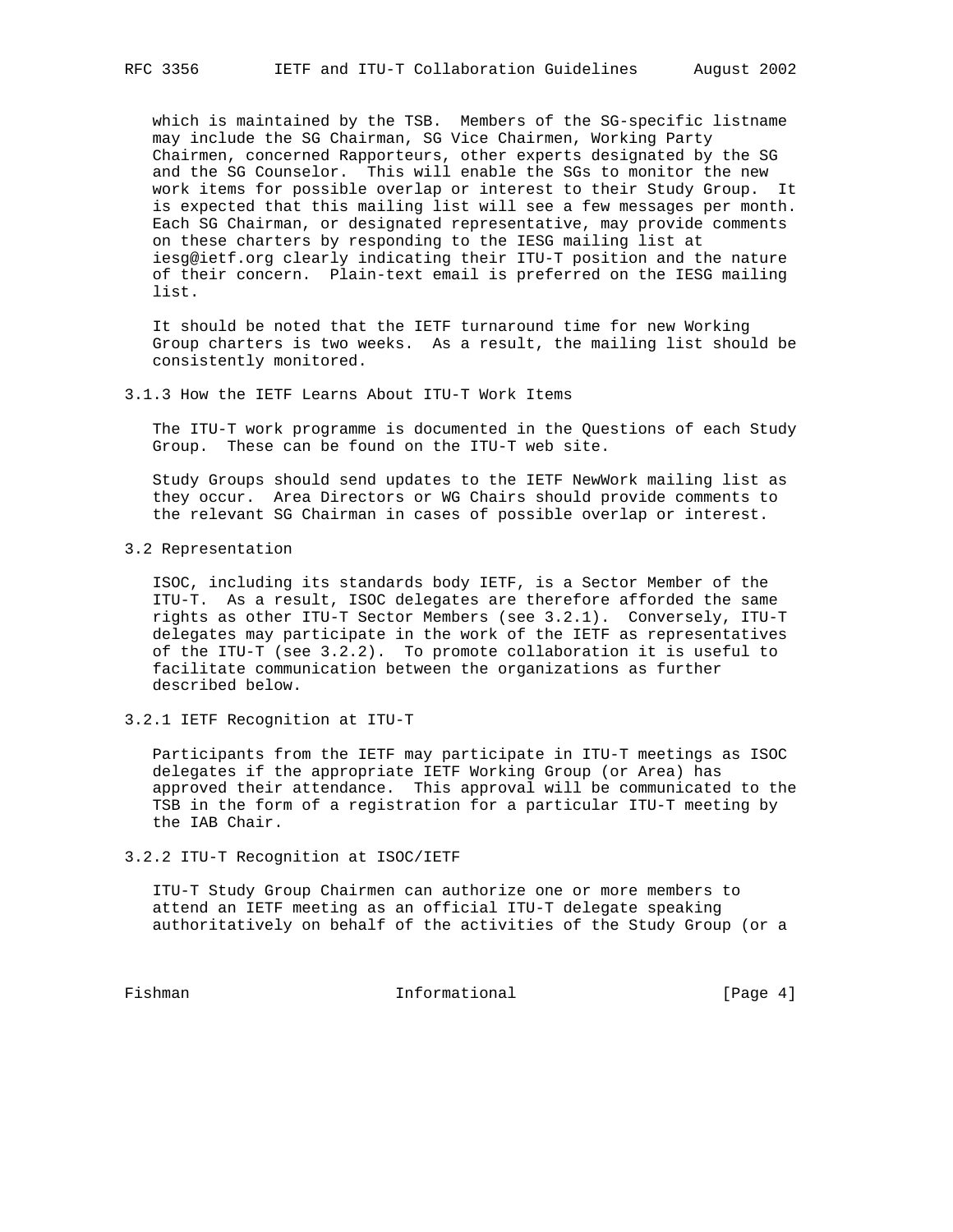particular Rapporteur Group). The Study Group Chairman sends the ITU-T list of delegates by email to the Working Group chair, with a copy to the Area Directors, and also to the Study Group. Note that, according to IETF process, opinions expressed by any such delegate are given equal weight with opinions expressed by other working group participants.

3.2.3 Communication Contacts

 To foster ongoing communication between the ITU-T and IETF, it is important to identify and establish contact points within each organization. Contact points may include:

1) ITU-T Study Group Chairman and IETF Area Director

 An IETF Area Director is the individual responsible for overseeing a major focus of activity with a scope similar to that of an ITU-T Study Group Chairman. These positions are both relatively long term (of several years) and offer the stability of contact points between the two organizations for a given topic.

2) ITU-T Rapporteur and IETF Working Group Chair

 An IETF Working Group Chair is an individual who is assigned to lead the work on a specific task within one particular Area with a scope similar to that of an ITU-T Rapporteur. These positions are working positions (of a year or more) that typically end when the work on a specific topic ends. Collaboration here is very beneficial to ensure the actual work gets done.

3) Other Contact Points

 It may be beneficial to establish additional contact points for specific topics of mutual interest. These contact points should be established early in the work effort, and in some cases the contact point identified by each organization may be the same individual.

 Note that the current IETF Area Directors and Working Group Chairs can be found in the IETF Working Group charters. The current ITU-T Study Group Chairmen and Rapporteurs are listed on the ITU-T web page.

3.2.4 Communication

 Informal communication between contact points and experts of both organizations is encouraged. However, note that formal communication from an ITU-T Study Group, Working Party or Rapporteur to an

Fishman Informational [Page 5]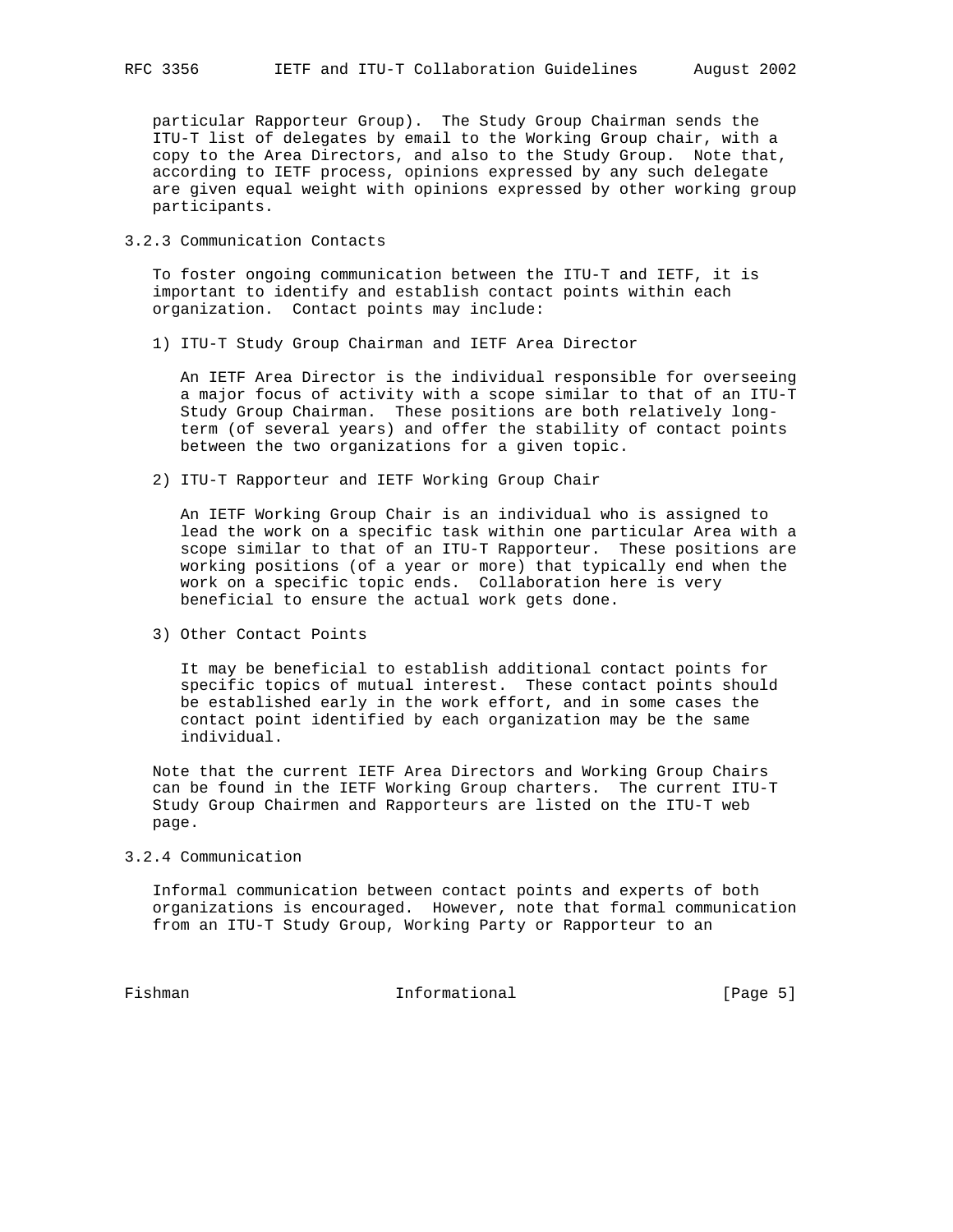associated IETF contact point must be explicitly approved and identified as coming from the Study Group, Working Party or Rapporteur Group, respectively. Formal communication from the ITU-T to the IETF should be addressed to the appropriate Working Group Chairs and Area Directors with a copy to the email address "statements@ietf.org." These communications are placed by the IETF onto a liaison statements web page at http://www.ietf.org/IESG/liaison.html. An individual at the IETF is assigned responsibility for dealing with each communication that is received. The name and contact information of the responsible person is listed with the links to the communications on this web page.

 Conversely, formal communication from an IETF Working Group or Area Director must also be explicitly approved and identified before forwarding to any ITU-T contact. This approval is indicated in IETF communication by copying the appropriate Working Group Chairs and Area Directors. Formal communication is intended to allow the sharing of positions between the IETF and the ITU-T outside of actual documents (as described in 3.3). This would cover such things as comments on documents and requests for input. The approved communication is simply emailed from one body contact to another (the appropriate mailing lists, as described in 3.2.5 may be copied).

## 3.2.5 Mailing Lists

 All IETF Working Groups and all ITU-T Study Group Questions have associated mailing lists.

 In the IETF, the mailing list is the primary vehicle for discussion and decision-making. It is recommended that the ITU-T experts interested in particular IETF Working Group topics subscribe to and participate in these lists. IETF WG mailing lists are open to all subscribers. The IETF Working Group mailing list subscription and archive information are noted in each Working Group's charter. In the ITU-T, the TSB has set up formal mailing lists for Questions, Working Parties and other topics within Study Groups (more detail can be found on the ITU website). These mailing lists are typically used for discussion of ITU-T contributions. Note that individual subscribers to this list must be affiliated with an ITU-T member (at this time, there is no blanket inclusion of all IETF participants as members, however, as a member, ISOC may designate representatives to subscribe). Alternatively, ITU-T members operate personal mailing lists on various topics with no restrictions on membership (e.g., IETF participants are welcome).

Fishman 10 Informational 1999 (Page 6)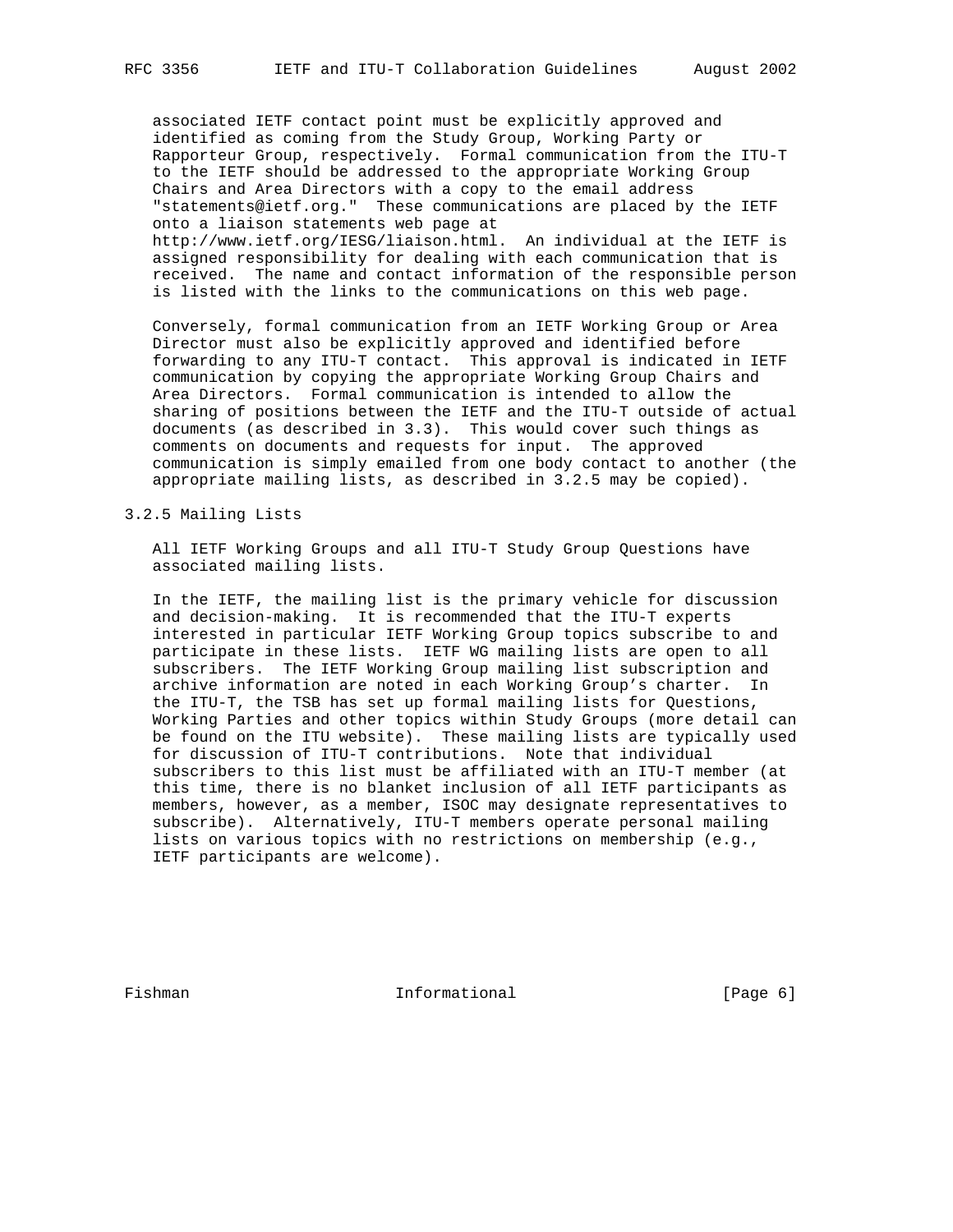#### 3.3 Document Sharing

 During the course of ITU-T and IETF collaboration it is important to share working drafts and documents among the technical working groups. Initially proposed concepts and specifications typically can be circulated by email (often just repeating the concept and not including the details of the specification) on both the IETF and ITU-T mailing lists. In addition, working texts (or URLs) of draft Recommendations, Internet Drafts or RFCs may also be sent between the organizations as described below.

 Internet Drafts are available on the IETF web site. The ITU-T can make selected ITU-T documents available in a common FTP area on the ITU-T web site. Although a communication can point to a URL where a non-ASCII document (e.g., Word) can be downloaded, Word attachments to an IETF mailing list are discouraged. It should also be recognized that the official version of all IETF documents are in ASCII.

#### 3.3.1 IETF to ITU-T

 IETF documents (e.g., Internet Drafts) can be submitted to a Study Group as a Contribution from ISOC. In order to ensure that the IETF has properly authorized this, the IETF Working Group must agree that the specific drafts are of mutual interest, that there is a benefit in forwarding them to the ITU-T for review, comment and potential use and that the document status is accurately represented in the cover letter. Once agreed, the appropriate Area Directors would review the Working Group request and give approval. The contributions would then be forwarded (with the noted approval) to the TSB for circulation as a Study Group Contribution (see 3.2.4).

## 3.3.2 ITU-T to IETF

 A Study Group or Working Party may send texts of draft new or revised Recommendations, clearly indicating their status, to the IETF as contributions in the form of Internet Drafts. Internet Drafts are IETF temporary documents that expire six months after being published. The Study Group or Working Party must decide that there is a benefit in forwarding them to the IETF for review, comment and potential use. Terms of reference for Rapporteur Group meetings may authorize Rapporteur Groups to send working documents, in the form of Internet Drafts, to the IETF.

 In these cases, the document editor would be instructed to prepare the contribution in Internet Draft format (in ASCII and optionally postscript format as per [RFC2223]) and submit it to the Internet Draft editor (email internet-drafts@ietf.org). Alternatively, the

Fishman Informational [Page 7]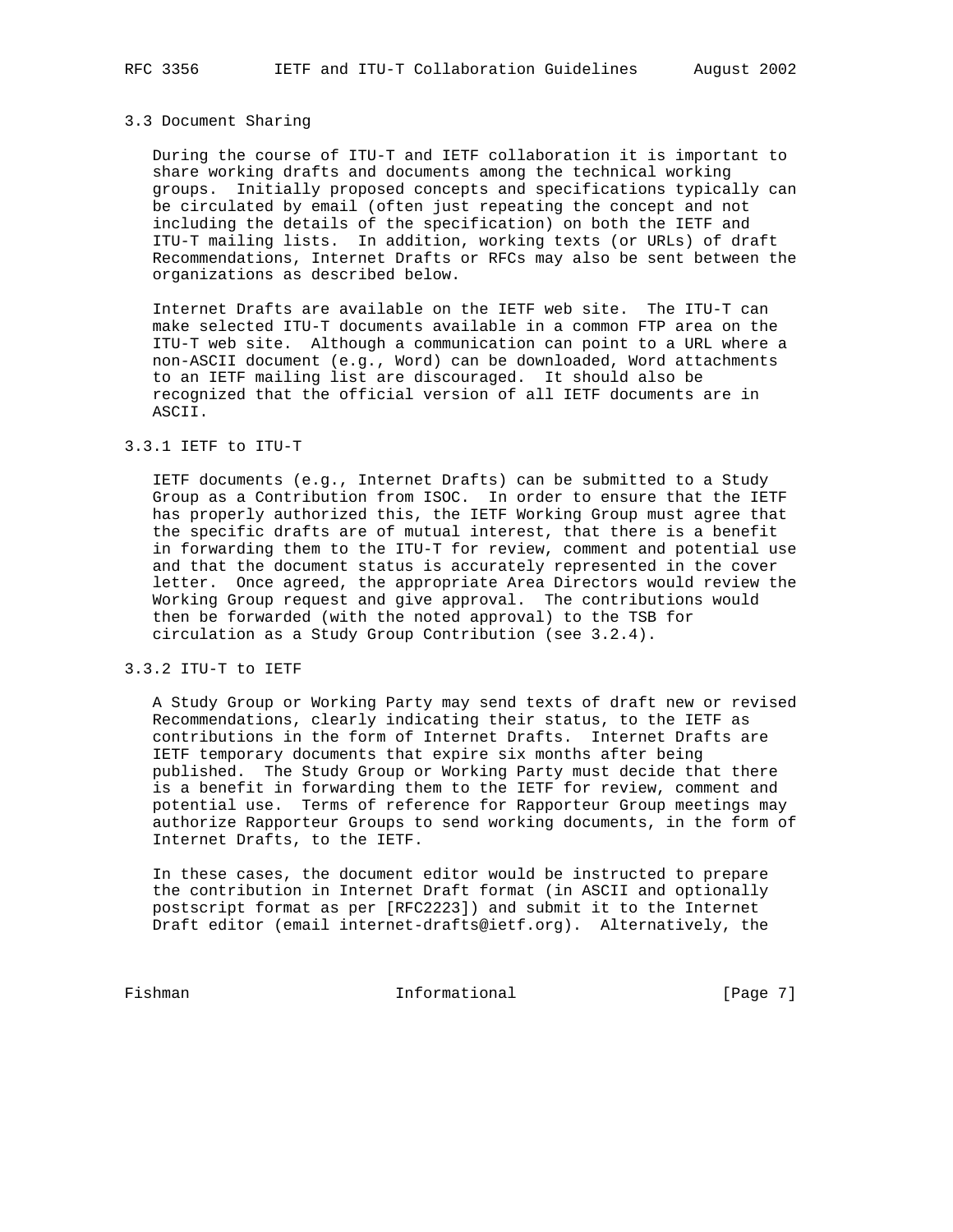Study Group, Working Party or Rapporteur Group could agree to post the document on a web site and merely document its existence with a short Internet Draft that contains a summary and the document URL. The URL can point to a Word document as long as it is publicly available and with the understanding that it will not be eligible for publication as an RFC in that format.

 Both the Rapporteur and the Document Editor should be identified as contacts in the contribution. The contribution must also clearly indicate that the Internet Draft is a working document of a particular ITU-T Study Group.

3.3.3 ITU-T & IETF

 It is envisaged that the processes of 3.3.1 & 3.3.2 will often be used simultaneously by both an IETF Working Group and an ITU-T Study Group to collaborate on a topic of mutual interest.

 It is also envisaged that the outcome of the collaboration will be the documentation in full by one body and its referencing by the other (see section 3.4 for details). That is, common or joint text is discouraged because of the current differences in procedures for document approval and revision. Where complementary work is being undertaken in both organizations that will result in Recommendations or RFCs, due allowance should be given to the differing perspectives, working methods, and procedures of the two organizations. That is, each organization should understand the other organization's procedures and strive to respect them in the collaboration.

3.4 Simple Cross Referencing

 ITU-T Recommendation A.5 describes the process for including references to documents of other organizations in ITU-T Recommendations. Information specific to referencing IETF RFCs is found at http://www.itu.int/itudoc/itu-t/sdo/ref-a.5/isocietf.html.

 IETF RFC2026, specifically section 7.1.1, describes the process for referencing other open standards (like ITU-T Recommendations) in IETF RFCs.

- 3.5 Additional Items
- 3.5.1 Several URLs to IETF procedures are provided here for information:

 RFC2223 - Instructions to RFC Authors, October 1997 http://www.ietf.org/rfc/rfc2223.txt

Fishman 10 Informational 1999 (Page 8)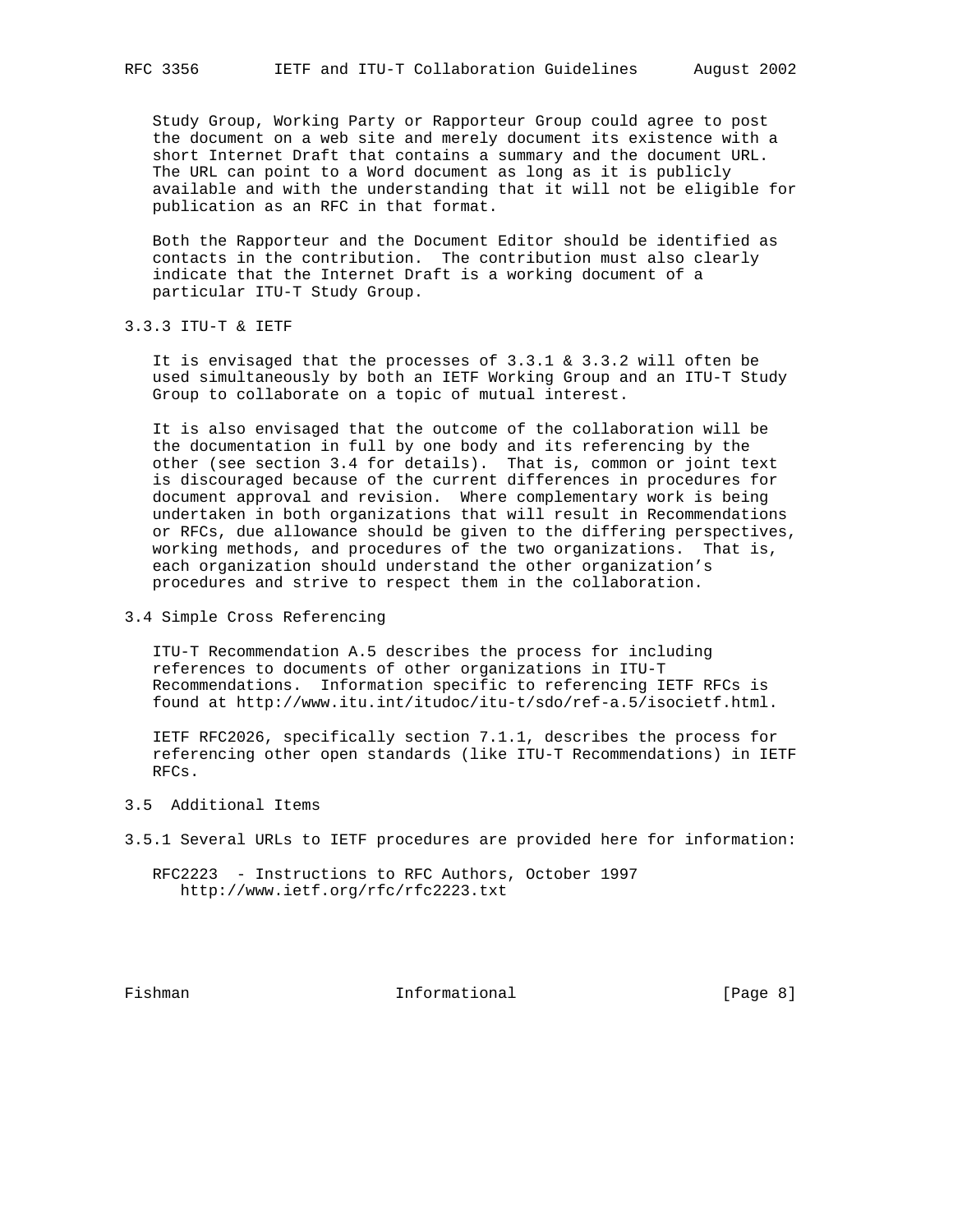- RFC2026 The Internet Standards Process Revision 3, October 1996 http://www.ietf.org/rfc/rfc2026.txt
- RFC2418 IETF Working Group Guidelines and Procedures, September 1998 http://www.ietf.org/rfc/rfc2418.txt
- Current list and status of all IETF RFCs: ftp://ftp.ietf.org/rfc/rfc-index.txt
- Current list and description of all IETF Internet Drafts: ftp://ftp.ietf.org/internet-drafts/1id-abstracts.txt

 Current list of IETF Working Groups and their Charters: (includes Area Directors and Chair contacts, Mailing list information, etc.) http://www.ietf.org/html.charters/wg-dir.html

- RFC Editor pages about publishing RFCs: http://www.rfc-editor.org/howtopub.html
- Current list of liaison statements: http://www.ietf.org/IESG/liaison.html
- IETF Intellectual Property Rights Notices: http://www.ietf.org/ipr.html
- 3.5.2 Current ITU-T information can be found on the ITU website: (includes contacts, organization, Recommendations for purchase, mailing list info, etc.)
	- ITU-T Main page: http://www.itu.int/ITU-T
	- List of all ITU-T Recommendations: http://www.itu.int/publibase/itu-t/
	- ITU-T Study Group main page for Study Group NN (where NN is the 2-digit SG number): http://www.itu.int/ITU-T/studygroups/comNN/index.html
	- ITU-T Special Study Group on IMT-2000 and beyond: http://www.itu.int/ITU-T/studygroups/ssg/index.html
	- Intellectual Property policies, forms and databases: http://www.itu.int/ITU-T/dbase/patent/index.html

Fishman **Informational Informational** [Page 9]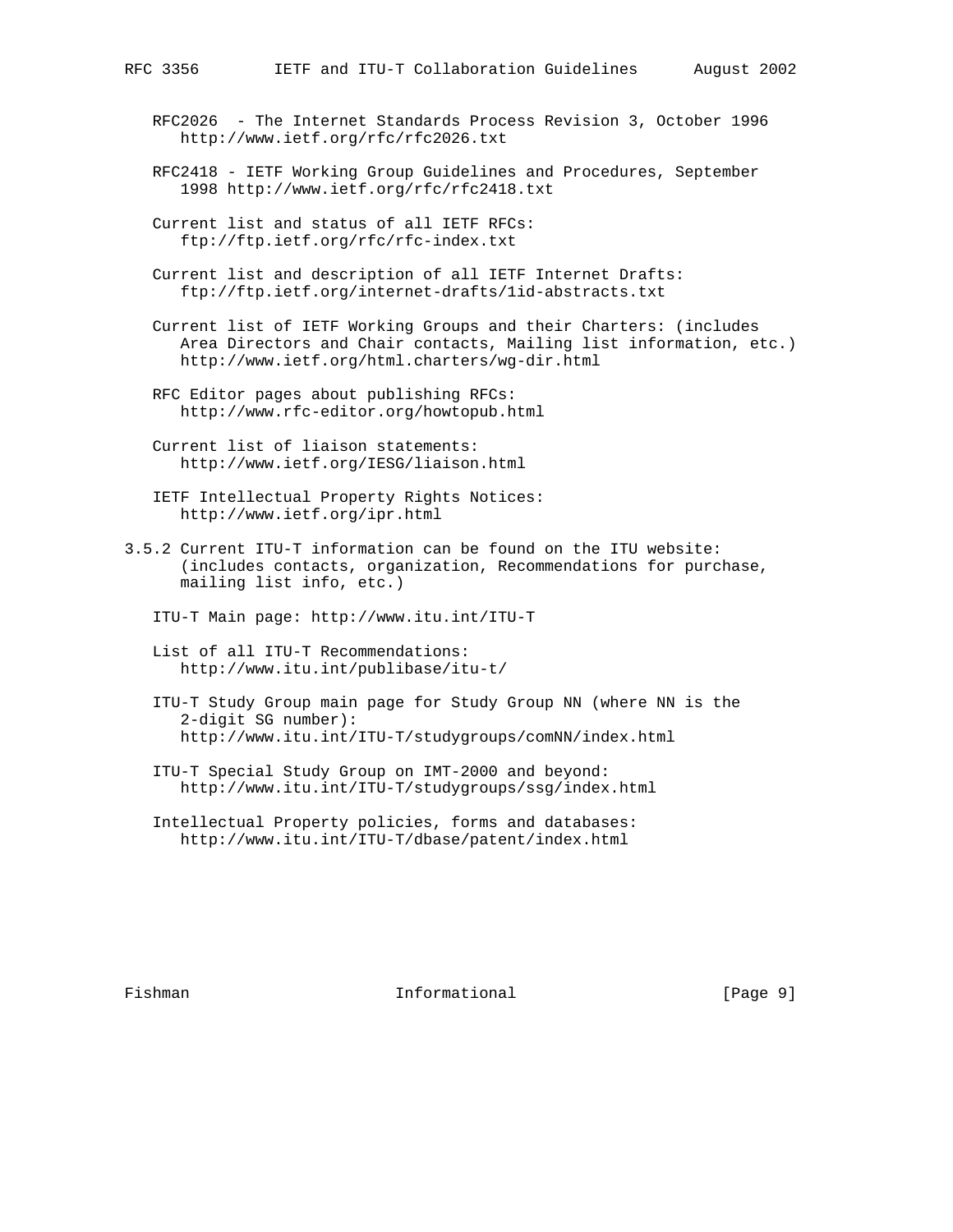ITU-T operational matters including: Recommendation A.1 - Study Group work methods Recommendation A.2 - Preparation of written contributions Recommendation A.4 - Communication process between ITU-T and forums and consortia Recommendation A.5 - Include reference to documents of other organizations in ITU-T Recs Recommendation A.8 - Alternative Approval Process for Recommendations: http://www.itu.int/itudoc/itu-t/rec/A ITU T Procedures including: Resolution 1 - Rules of Procedure for ITU-T Resolution 2 - Study Group responsibility and mandates http://www.itu.int/itudoc/itu-t/wtsa-res/index.html Authors Guide for drafting ITU-T Recommendations: http://www.itu.int/itudoc/itu-t/guide/64657.html Templates for contributions: http://www.itu.int/itudoc/itu-t/com2/template/w2000tem/index.html 4. Security Considerations Documents that describe cooperation procedures, like this one does, have no direct Internet security implications.

5. Non-normative references

 [RFC2026] Bradner. S, " The Internet Standards Process -- Revision 3", BCP 9, RFC 2026, October 1996.

 [RFC2223] Postel, J. and J. Reynolds, "Instructions to RFC Authors", RFC 2223, October 1997.

 [RFC2436] Brett, R., Bradner, S. and G. Parsons, "Collaboration between ISOC/IETF and ITU-T", RFC 2436, October 1998.

6. Acknowledgements

 This document is based on the text from RFC 2436 and benefited greatly from discussions during the November 2001 ITU-T TSAG meeting.

7. Changes since RFC 2436

 The wording has been cleaned up in a number of places, a few additional references have been provided, and the details of the cooperation process have been modified slightly.

Fishman 10 Informational [Page 10]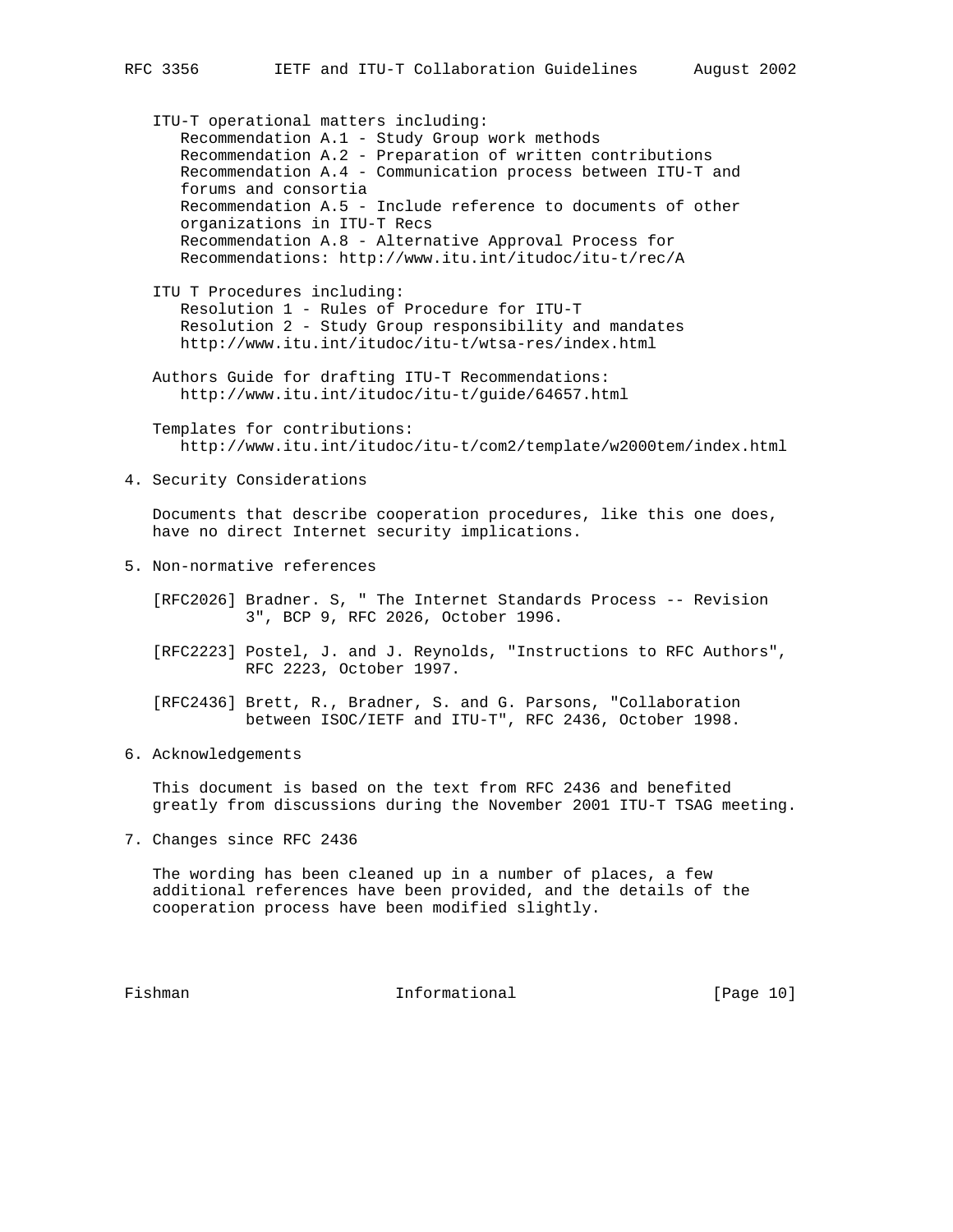Sec 3.2.1 - Registration for IETF representatives to ITU-T meetings is now done by IAB Chair instead of the ISOC VP for Standards.

 Sec 3.2.2 - Notice of ITU-T delegates to IETF Working Group meetings is now sent to the Working Group chairs and appropriate Area Directors instead of the ISOC VP for Standards.

 Sec 3.2.4 - Official communications from the ITU-T to the IETF now are sent to the appropriate Working Group Chairs and Area Directors with a copy to the email address "statements@ietf.org" instead of to the ISOC VP for Standards. A description of the new IETF liaison statements web page was added. Official approval of messages from the IETF to the ITU-T is now indicated by having the appropriate Working Group Chairs and Area Directors copied on the message.

 Sec 3.3 - A description of the new ITU-T common FTP area was added. Sec 3.3.1 - The appropriate Area Directors now review documents to be sent to the ITU-T instead of the ISOC VP for Standards. Annex A was removed as unneeded.

# 8. Author's addresses

 Gary Fishman Bell Laboratories 101 Crawfords Corner Road Room 4D-605B Holmdel, NJ 07733-3030 USA +1 732 949 3401 EMail: garyfishman@lucent.com

 Scott Bradner Harvard University 29 Oxford St. Cambridge MA 02138 USA +1 617 495 3864 EMail: sob@Harvard.edu

Fishman 10 Informational [Page 11]